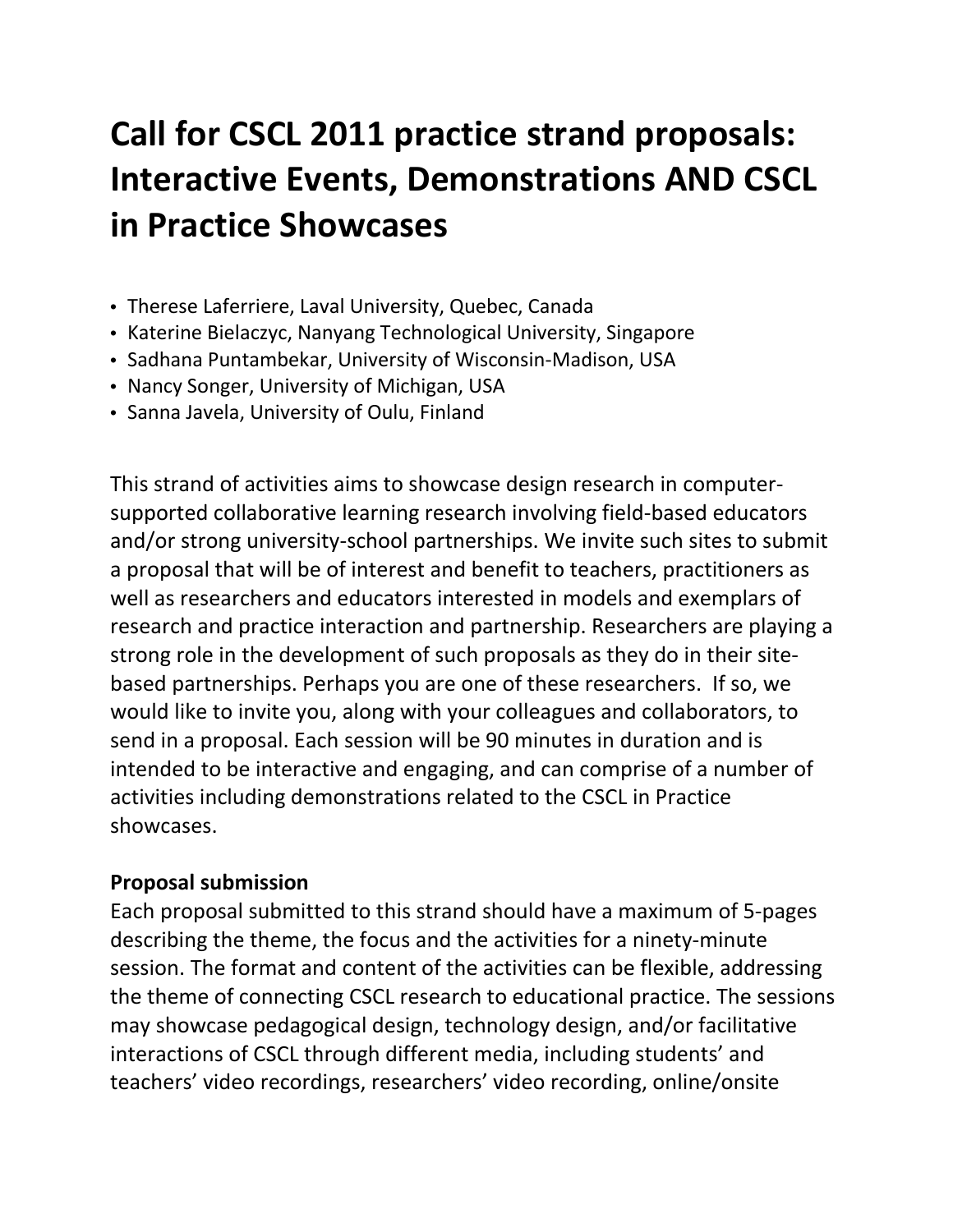participation of students, teachers, graduate students and researchers. Ideally, such sessions would provide opportunities for practitioners and researchers from different countries already engaged in such innovations to interact.

We encourage participation of the teachers and students in this strand of activities in order to foster interactivity and exchanges beyond researchers in these sessions. Given that it is not easy for teachers and students connected with the accepted proposals to travel to the conference site because of time and financial constraints, videoconference facilities can be made available to facilitate online participation from remote sites. You could arrange for an onsite representative to coordinate your event in your country, and interact with the conference audience. Holding such an event at the prestigious CSCL conference will likely stimulate your local partnership, and in addition give it international visibility. As there will be space to showcase 8-10 universityschool partnerships, your proposal could be a doorway to network-based collaborative research of an international nature through interactions at the conference. School learners, teachers and education authorities generally like projects that offer opportunities for international collaboration. So please contribute to the practitioner track at CSCL 2011.

## **Format**

Each proposal should contain the following information:

- 1. Title of session
- 2. Proposer(s) and affiliation(s)
- 3. Title and short description of the CSCL in practice project, partners involved, and project website (if available)
- 4. Theme of the session and expected outcome(s)
- 5. Session activities—brief rundown of each of the activities to be conducted in sequence, with focus, time schedule and person(s) involved